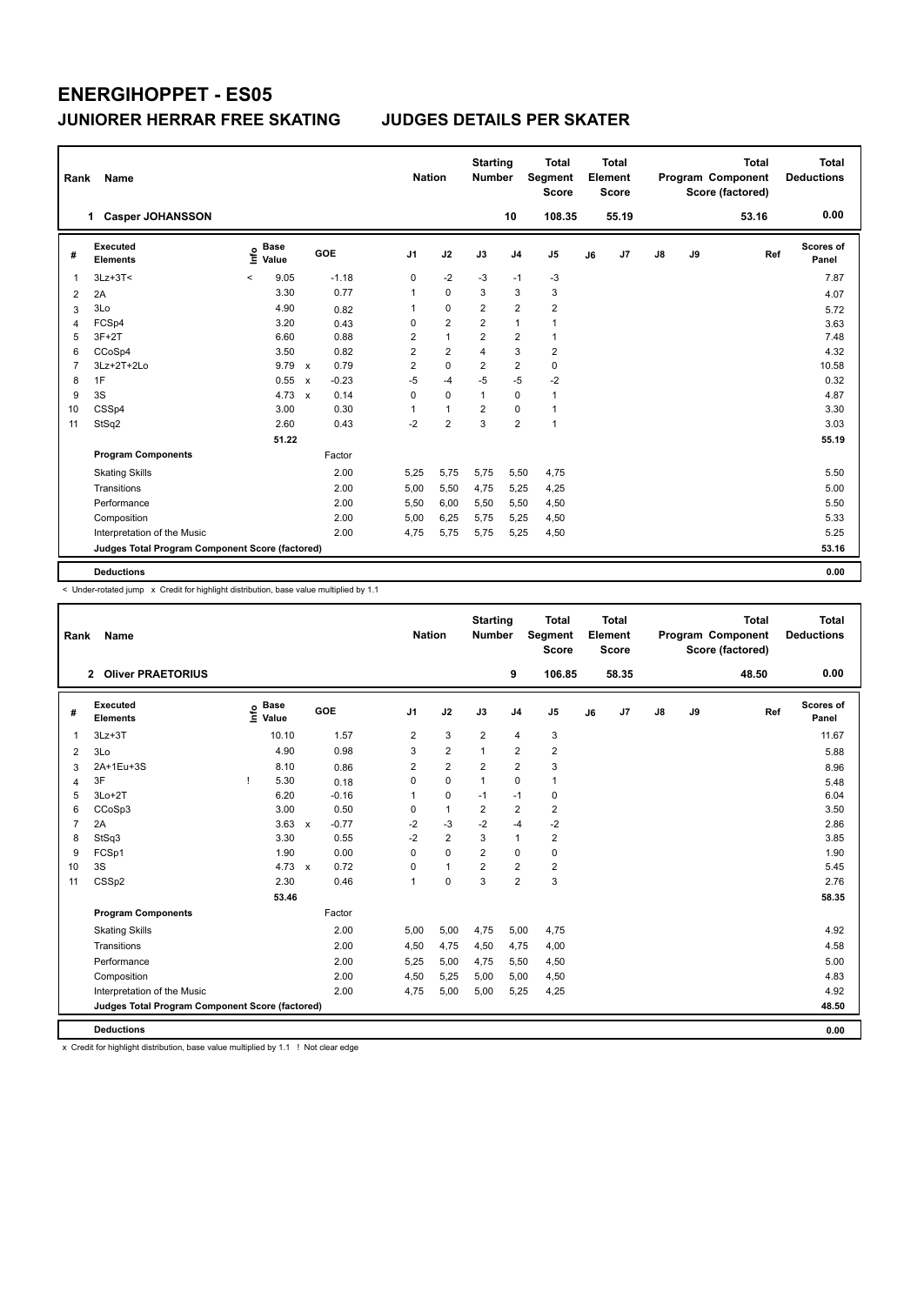| Rank           | Name                                            |                           |              |         |                | <b>Nation</b>  |                | <b>Starting</b><br>Number |                | <b>Total</b><br>Segment<br><b>Score</b> |    | <b>Total</b><br>Element<br><b>Score</b> |               |    | <b>Total</b><br>Program Component<br>Score (factored) | Total<br><b>Deductions</b> |
|----------------|-------------------------------------------------|---------------------------|--------------|---------|----------------|----------------|----------------|---------------------------|----------------|-----------------------------------------|----|-----------------------------------------|---------------|----|-------------------------------------------------------|----------------------------|
|                | <b>Nels IREHOLM</b><br>3                        |                           |              |         |                |                |                |                           | $\overline{7}$ | 70.26                                   |    | 29.94                                   |               |    | 40.32                                                 | 0.00                       |
| #              | <b>Executed</b><br><b>Elements</b>              | <b>Base</b><br>۴<br>Value |              | GOE     | J <sub>1</sub> |                | J2             | J3                        | J <sub>4</sub> | J <sub>5</sub>                          | J6 | J <sub>7</sub>                          | $\mathsf{J}8$ | J9 | Ref                                                   | Scores of<br>Panel         |
| 1              | 3S                                              | 4.30                      |              | 0.00    |                | 0              | $\mathbf 0$    | $-1$                      | $\mathbf 0$    | $\pmb{0}$                               |    |                                         |               |    |                                                       | 4.30                       |
| 2              | 2A                                              | 3.30                      |              | 0.33    |                | 1              | $\overline{1}$ | $\mathbf{1}$              | $\overline{2}$ | $\mathbf{1}$                            |    |                                         |               |    |                                                       | 3.63                       |
| 3              | 2Lz+1Eu+2F                                      | 4.40                      |              | 0.00    |                | 0              | $\mathbf 0$    | 0                         | $\mathbf 0$    | $\mathbf{1}$                            |    |                                         |               |    |                                                       | 4.40                       |
| 4              | <b>CSSpBV</b>                                   | 1.20                      |              | 0.12    |                | 1              | $\overline{1}$ | $\overline{2}$            | $\mathbf{1}$   | $\mathbf 0$                             |    |                                         |               |    |                                                       | 1.32                       |
| 5              | StSq2                                           | 2.60                      |              | 0.43    | 1              |                | $\overline{2}$ | $\overline{2}$            | $\overline{2}$ | $\mathbf{1}$                            |    |                                         |               |    |                                                       | 3.03                       |
| 6              | $2S+2T$                                         | 2.60                      |              | $-0.13$ |                | $-2$           | $\mathbf 0$    | $\overline{1}$            | $-2$           | $-1$                                    |    |                                         |               |    |                                                       | 2.47                       |
| $\overline{7}$ | 2Lz                                             | 2.31                      | $\mathsf{x}$ | 0.28    |                | $\overline{2}$ | $\mathbf{1}$   | $\overline{1}$            | $\mathbf 0$    | $\overline{\mathbf{c}}$                 |    |                                         |               |    |                                                       | 2.59                       |
| 8              | $1A+1T$                                         | 1.65                      | $\mathsf{x}$ | $-0.04$ |                | $\Omega$       | $\Omega$       | $\overline{1}$            | $-1$           | $-1$                                    |    |                                         |               |    |                                                       | 1.61                       |
| 9              | 2F                                              | 1.98                      | $\mathbf{x}$ | 0.18    | 1              |                | $\mathbf{1}$   | $\overline{1}$            | $\mathbf 0$    | $\overline{\mathbf{c}}$                 |    |                                         |               |    |                                                       | 2.16                       |
| 10             | CCoSp2V                                         | 1.88                      |              | 0.25    | 1              |                | $\overline{2}$ | $\overline{2}$            | $\mathbf 0$    | $\mathbf{1}$                            |    |                                         |               |    |                                                       | 2.13                       |
| 11             | FCSSp2                                          | 2.30                      |              | 0.00    |                | $-1$           | $\overline{1}$ | $\overline{1}$            | $-2$           | $\pmb{0}$                               |    |                                         |               |    |                                                       | 2.30                       |
|                |                                                 | 28.52                     |              |         |                |                |                |                           |                |                                         |    |                                         |               |    |                                                       | 29.94                      |
|                | <b>Program Components</b>                       |                           |              | Factor  |                |                |                |                           |                |                                         |    |                                         |               |    |                                                       |                            |
|                | <b>Skating Skills</b>                           |                           |              | 2.00    |                | 4,50           | 4,25           | 4,25                      | 4,25           | 4,00                                    |    |                                         |               |    |                                                       | 4.25                       |
|                | Transitions                                     |                           |              | 2.00    |                | 4,25           | 3,75           | 3,75                      | 3,75           | 3,25                                    |    |                                         |               |    |                                                       | 3.75                       |
|                | Performance                                     |                           |              | 2.00    |                | 4,50           | 4,25           | 4,00                      | 4,00           | 3,75                                    |    |                                         |               |    |                                                       | 4.08                       |
|                | Composition                                     |                           |              | 2.00    |                | 4,75           | 4,00           | 4,25                      | 4,00           | 3,50                                    |    |                                         |               |    |                                                       | 4.08                       |
|                | Interpretation of the Music                     |                           |              | 2.00    |                | 4,50           | 4,00           | 4,25                      | 3,75           | 3,50                                    |    |                                         |               |    |                                                       | 4.00                       |
|                | Judges Total Program Component Score (factored) |                           |              |         |                |                |                |                           |                |                                         |    |                                         |               |    |                                                       | 40.32                      |
|                | <b>Deductions</b>                               |                           |              |         |                |                |                |                           |                |                                         |    |                                         |               |    |                                                       | 0.00                       |

x Credit for highlight distribution, base value multiplied by 1.1

| Rank | Name                                            |      |                      |                           |         |                | <b>Nation</b> |              | <b>Starting</b><br><b>Number</b> |                | <b>Total</b><br>Segment<br><b>Score</b> |    | <b>Total</b><br>Element<br><b>Score</b> |               |    | <b>Total</b><br>Program Component<br>Score (factored) |     | <b>Total</b><br><b>Deductions</b> |
|------|-------------------------------------------------|------|----------------------|---------------------------|---------|----------------|---------------|--------------|----------------------------------|----------------|-----------------------------------------|----|-----------------------------------------|---------------|----|-------------------------------------------------------|-----|-----------------------------------|
|      | 4 Johan SPARR                                   |      |                      |                           |         |                |               |              |                                  | 6              | 62.64                                   |    | 26.98                                   |               |    | 35.66                                                 |     | 0.00                              |
| #    | Executed<br><b>Elements</b>                     | ١nf٥ | <b>Base</b><br>Value |                           | GOE     | J <sub>1</sub> | J2            |              | J3                               | J <sub>4</sub> | J5                                      | J6 | J7                                      | $\mathsf{J}8$ | J9 |                                                       | Ref | Scores of<br>Panel                |
| 1    | 3Lo<<                                           | <<   | 1.70                 |                           | $-0.85$ | $-5$           |               | $-5$         | $-5$                             | $-5$           | $-5$                                    |    |                                         |               |    |                                                       |     | 0.85                              |
| 2    | 2Lz+2Lo+2T                                      |      | 5.10                 |                           | $-0.63$ | $-3$           |               | $-3$         | $-3$                             | $-3$           | $-1$                                    |    |                                         |               |    |                                                       |     | 4.47                              |
| 3    | 2A                                              |      | 3.30                 |                           | 0.00    | 0              |               | $\pmb{0}$    | $-1$                             | 0              | 0                                       |    |                                         |               |    |                                                       |     | 3.30                              |
| 4    | CSSp4                                           |      | 3.00                 |                           | 0.40    | 0              |               | $\mathbf{1}$ | $\overline{2}$                   | $\overline{2}$ | $\mathbf{1}$                            |    |                                         |               |    |                                                       |     | 3.40                              |
| 5    | 2S                                              |      | 1.30                 |                           | $-0.52$ | -4             |               | $-4$         | $-4$                             | $-5$           | -4                                      |    |                                         |               |    |                                                       |     | 0.78                              |
| 6    | FCSp1                                           |      | 1.90                 |                           | $-0.25$ | $-2$           |               | $\mathbf 0$  | $-1$                             | $-3$           | $-1$                                    |    |                                         |               |    |                                                       |     | 1.65                              |
| 7    | 2A                                              |      | $3.63 \times$        |                           | 0.00    | 0              |               | $-1$         | $\Omega$                         | 0              | 0                                       |    |                                         |               |    |                                                       |     | 3.63                              |
| 8    | StSq1                                           |      | 1.80                 |                           | 0.00    | $-2$           |               | $\mathbf 0$  |                                  | $-1$           | $\mathbf{1}$                            |    |                                         |               |    |                                                       |     | 1.80                              |
| 9    | $2Lz+2Lo<<$                                     | <<   | 2.86                 | $\mathsf{x}$              | $-1.05$ | -5             |               | $-5$         | $-4$                             | $-5$           | $-5$                                    |    |                                         |               |    |                                                       |     | 1.81                              |
| 10   | $2F+2T$                                         |      | 3.41                 | $\boldsymbol{\mathsf{x}}$ | $-0.06$ | 0              |               | 0            | $-1$                             | $-1$           | 0                                       |    |                                         |               |    |                                                       |     | 3.35                              |
| 11   | CCoSp2V                                         |      | 1.88                 |                           | 0.06    | $-1$           |               | $\mathbf{1}$ | $\overline{2}$                   | 0              | 0                                       |    |                                         |               |    |                                                       |     | 1.94                              |
|      |                                                 |      | 29.88                |                           |         |                |               |              |                                  |                |                                         |    |                                         |               |    |                                                       |     | 26.98                             |
|      | <b>Program Components</b>                       |      |                      |                           | Factor  |                |               |              |                                  |                |                                         |    |                                         |               |    |                                                       |     |                                   |
|      | <b>Skating Skills</b>                           |      |                      |                           | 2.00    | 4,00           |               | 3,50         | 3,50                             | 3,75           | 3,75                                    |    |                                         |               |    |                                                       |     | 3.67                              |
|      | Transitions                                     |      |                      |                           | 2.00    | 3,75           |               | 3,25         | 3,25                             | 3,25           | 3,50                                    |    |                                         |               |    |                                                       |     | 3.33                              |
|      | Performance                                     |      |                      |                           | 2.00    | 3,75           |               | 3,50         | 3,50                             | 3,50           | 3,75                                    |    |                                         |               |    |                                                       |     | 3.58                              |
|      | Composition                                     |      |                      |                           | 2.00    | 4,00           |               | 3,25         | 3,75                             | 3,50           | 3,75                                    |    |                                         |               |    |                                                       |     | 3.67                              |
|      | Interpretation of the Music                     |      |                      |                           | 2.00    | 4,00           |               | 3,50         | 3,75                             | 3,25           | 3,50                                    |    |                                         |               |    |                                                       |     | 3.58                              |
|      | Judges Total Program Component Score (factored) |      |                      |                           |         |                |               |              |                                  |                |                                         |    |                                         |               |    |                                                       |     | 35.66                             |
|      | <b>Deductions</b>                               |      |                      |                           |         |                |               |              |                                  |                |                                         |    |                                         |               |    |                                                       |     | 0.00                              |

<< Downgraded jump x Credit for highlight distribution, base value multiplied by 1.1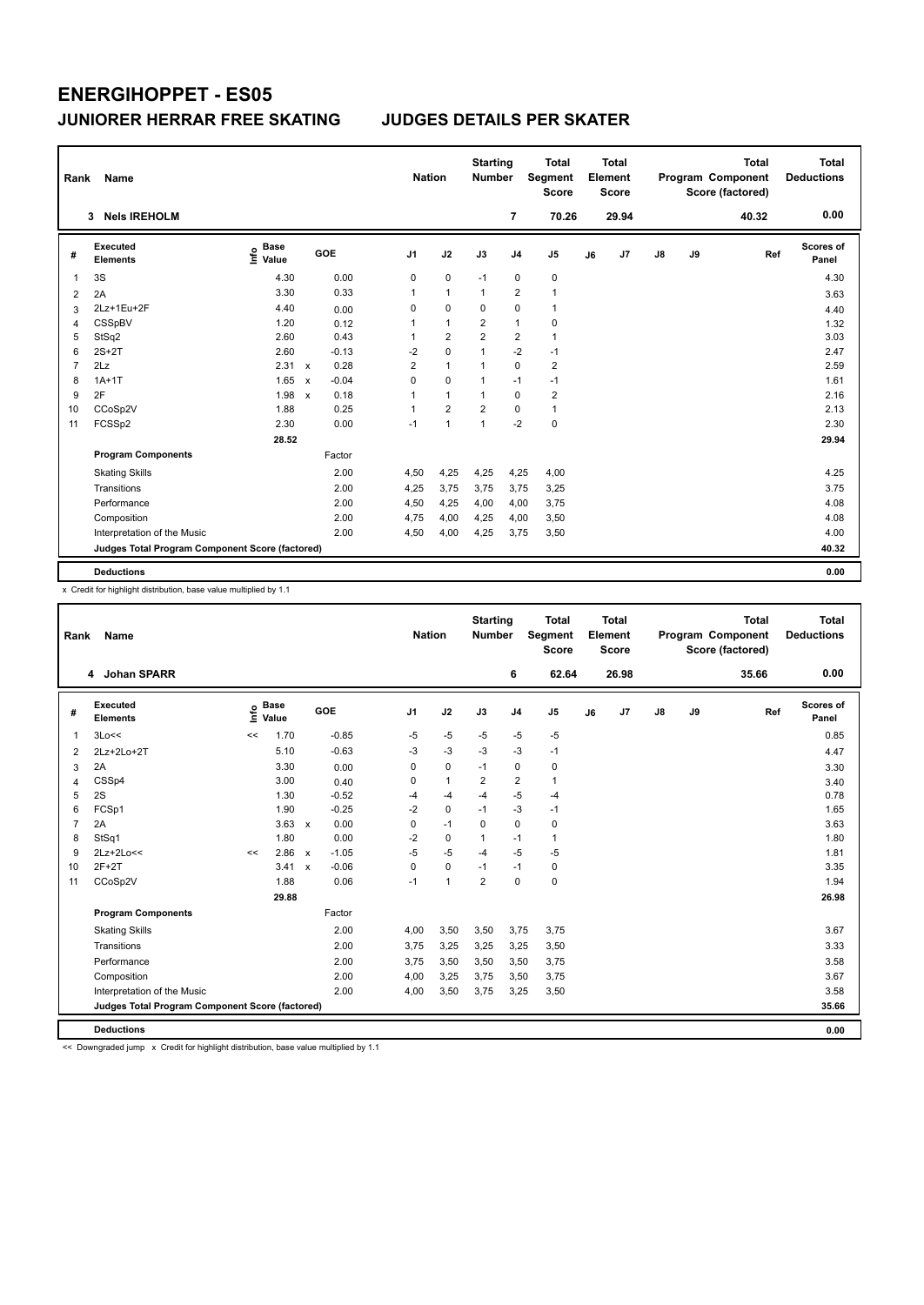| Rank | Name                                            |         |                      |                           |            | <b>Nation</b> |                | <b>Starting</b><br><b>Number</b> |                | <b>Total</b><br>Segment<br><b>Score</b> |    | <b>Total</b><br>Element<br><b>Score</b> |               |    | <b>Total</b><br>Program Component<br>Score (factored) | Total<br><b>Deductions</b> |
|------|-------------------------------------------------|---------|----------------------|---------------------------|------------|---------------|----------------|----------------------------------|----------------|-----------------------------------------|----|-----------------------------------------|---------------|----|-------------------------------------------------------|----------------------------|
|      | 5 Victor ÅBERG                                  |         |                      |                           |            |               |                |                                  | 8              | 60.15                                   |    | 27.33                                   |               |    | 36.82                                                 | 4.00                       |
| #    | <b>Executed</b><br><b>Elements</b>              | ١nf٥    | <b>Base</b><br>Value |                           | <b>GOE</b> | J1            | J2             | J3                               | J <sub>4</sub> | J <sub>5</sub>                          | J6 | J <sub>7</sub>                          | $\mathsf{J}8$ | J9 | Ref                                                   | Scores of<br>Panel         |
| -1   | 2A                                              |         | 3.30                 |                           | $-1.54$    | $-5$          | $-5$           | $-4$                             | $-5$           | -3                                      |    |                                         |               |    |                                                       | 1.76                       |
| 2    | $2Lz+3T<$                                       | $\,<\,$ | 5.25                 |                           | $-1.58$    | $-5$          | $-5$           | $-5$                             | $-5$           | $-5$                                    |    |                                         |               |    |                                                       | 3.67                       |
| 3    | 3S<                                             | $\prec$ | 3.23                 |                           | $-1.62$    | $-5$          | $-5$           | $-5$                             | $-5$           | $-5$                                    |    |                                         |               |    |                                                       | 1.61                       |
| 4    | CCoSp3                                          |         | 3.00                 |                           | 0.30       | 0             | $\mathbf{1}$   | 1                                | $\mathbf{1}$   | $\overline{\mathbf{c}}$                 |    |                                         |               |    |                                                       | 3.30                       |
| 5    | CSSp2                                           |         | 2.30                 |                           | 0.15       | 0             | $\overline{2}$ | 1                                | $-2$           | $\mathbf{1}$                            |    |                                         |               |    |                                                       | 2.45                       |
| 6    | 2A                                              |         | 3.30                 |                           | $-1.65$    | $-5$          | $-5$           | $-5$                             | $-5$           | $-5$                                    |    |                                         |               |    |                                                       | 1.65                       |
| 7    | 2S+2T+2T                                        |         | 4.29                 | $\boldsymbol{\mathsf{x}}$ | $-0.65$    | $-5$          | $-5$           | $-5$                             | $-5$           | $-4$                                    |    |                                         |               |    |                                                       | 3.64                       |
| 8    | $2F+1Lo$                                        |         | 2.53                 | $\mathsf{x}$              | $-0.18$    | $-3$          | $-1$           | $-1$                             | $-1$           | $-1$                                    |    |                                         |               |    |                                                       | 2.35                       |
| 9    | StSq2                                           |         | 2.60                 |                           | $-0.09$    | $-2$          | $-1$           | $\Omega$                         | $\Omega$       | $\mathbf{1}$                            |    |                                         |               |    |                                                       | 2.51                       |
| 10   | 2Lz                                             |         | 2.31                 | $\mathsf{x}$              | $-0.14$    | $-1$          | $-1$           | $-1$                             | $\Omega$       | $\pmb{0}$                               |    |                                         |               |    |                                                       | 2.17                       |
| 11   | FCSp2                                           |         | 2.30                 |                           | $-0.08$    | $-2$          | $\mathbf{1}$   | $-1$                             | $\mathbf 0$    | $\pmb{0}$                               |    |                                         |               |    |                                                       | 2.22                       |
|      |                                                 |         | 34.41                |                           |            |               |                |                                  |                |                                         |    |                                         |               |    |                                                       | 27.33                      |
|      | <b>Program Components</b>                       |         |                      |                           | Factor     |               |                |                                  |                |                                         |    |                                         |               |    |                                                       |                            |
|      | <b>Skating Skills</b>                           |         |                      |                           | 2.00       | 4,25          | 3,75           | 3,75                             | 4,00           | 4,25                                    |    |                                         |               |    |                                                       | 4.00                       |
|      | Transitions                                     |         |                      |                           | 2.00       | 3,75          | 3,50           | 3,25                             | 3,75           | 3,50                                    |    |                                         |               |    |                                                       | 3.58                       |
|      | Performance                                     |         |                      |                           | 2.00       | 3,75          | 3,50           | 3,25                             | 3,00           | 3,75                                    |    |                                         |               |    |                                                       | 3.50                       |
|      | Composition                                     |         |                      |                           | 2.00       | 4,00          | 4,00           | 3,50                             | 3,50           | 3,75                                    |    |                                         |               |    |                                                       | 3.75                       |
|      | Interpretation of the Music                     |         |                      |                           | 2.00       | 3,75          | 3,50           | 3,50                             | 3,25           | 3,75                                    |    |                                         |               |    |                                                       | 3.58                       |
|      | Judges Total Program Component Score (factored) |         |                      |                           |            |               |                |                                  |                |                                         |    |                                         |               |    |                                                       | 36.82                      |
|      | <b>Deductions</b>                               |         |                      | Falls:                    | $-4.00$    |               |                |                                  |                |                                         |    |                                         |               |    |                                                       | $-4.00$                    |

< Under-rotated jump x Credit for highlight distribution, base value multiplied by 1.1

| Rank           | Name                                            |                              |              |         |                | <b>Nation</b> |              | <b>Starting</b><br><b>Number</b> |                | <b>Total</b><br>Segment<br><b>Score</b> |    | <b>Total</b><br>Element<br><b>Score</b> |               |    | <b>Total</b><br>Program Component<br>Score (factored) | <b>Total</b><br><b>Deductions</b> |
|----------------|-------------------------------------------------|------------------------------|--------------|---------|----------------|---------------|--------------|----------------------------------|----------------|-----------------------------------------|----|-----------------------------------------|---------------|----|-------------------------------------------------------|-----------------------------------|
|                | <b>Samuel DJUPFELDT</b><br>6                    |                              |              |         |                |               |              |                                  | 4              | 51.37                                   |    | 19.37                                   |               |    | 32.00                                                 | 0.00                              |
| #              | Executed<br><b>Elements</b>                     | <b>Base</b><br>١nf٥<br>Value |              | GOE     | J <sub>1</sub> |               | J2           | J3                               | J <sub>4</sub> | J <sub>5</sub>                          | J6 | J7                                      | $\mathsf{J}8$ | J9 | Ref                                                   | Scores of<br>Panel                |
| $\mathbf{1}$   | 2A+COMBO+2S*                                    | $\star$<br>3.30              |              | $-1.54$ | $-5$           |               | $-4$         | $-5$                             | -5             | $-4$                                    |    |                                         |               |    |                                                       | 1.76                              |
| $\overline{2}$ | $2F+2T$                                         | 3.10                         |              | $-0.84$ | $-4$           |               | $-5$         | $-5$                             | $-5$           | $-3$                                    |    |                                         |               |    |                                                       | 2.26                              |
| 3              | 2S                                              | 1.30                         |              | $-0.04$ | $-1$           |               | $\pmb{0}$    | $-1$                             | $\pmb{0}$      | 0                                       |    |                                         |               |    |                                                       | 1.26                              |
| 4              | CCoSp1                                          | 2.00                         |              | 0.00    | 0              |               | $\mathbf 0$  | $-2$                             | $\mathbf 0$    | $\mathbf{1}$                            |    |                                         |               |    |                                                       | 2.00                              |
| 5              | StSq2                                           | 2.60                         |              | 0.00    | 0              |               | $\mathbf 0$  | $\mathbf{1}$                     | $-1$           | 0                                       |    |                                         |               |    |                                                       | 2.60                              |
| 6              | 1A                                              | 1.10                         |              | 0.04    | 0              |               | $\mathbf{1}$ | $\Omega$                         | $\mathbf 0$    | $\mathbf{1}$                            |    |                                         |               |    |                                                       | 1.14                              |
| $\overline{7}$ | 2F                                              | 1.98                         | $\mathsf{x}$ | $-0.18$ | $-1$           |               | $-1$         | $-2$                             | $-1$           | 0                                       |    |                                         |               |    |                                                       | 1.80                              |
| 8              | 2Lo+1A+SEQ                                      | 2.46                         | $\mathsf{x}$ | $-0.17$ | $-1$           |               | $-1$         | $-1$                             | $-2$           | $\pmb{0}$                               |    |                                         |               |    |                                                       | 2.29                              |
| 9              | CSSp1V                                          | 1.43                         |              | $-0.34$ | $-2$           |               | $-4$         | $-1$                             | $-3$           | $-2$                                    |    |                                         |               |    |                                                       | 1.09                              |
| 10             | 2Lo                                             | $1.87 \times$                |              | $-0.34$ | $-3$           |               | $-2$         | $-1$                             | $-4$           | $-1$                                    |    |                                         |               |    |                                                       | 1.53                              |
| 11             | FSSpB                                           | 1.70                         |              | $-0.06$ | $\mathbf 0$    |               | $-2$         | $-1$                             | $\pmb{0}$      | $\pmb{0}$                               |    |                                         |               |    |                                                       | 1.64                              |
|                |                                                 | 22.84                        |              |         |                |               |              |                                  |                |                                         |    |                                         |               |    |                                                       | 19.37                             |
|                | <b>Program Components</b>                       |                              |              | Factor  |                |               |              |                                  |                |                                         |    |                                         |               |    |                                                       |                                   |
|                | <b>Skating Skills</b>                           |                              |              | 2.00    | 3,50           |               | 3,00         | 3,00                             | 3,50           | 3,75                                    |    |                                         |               |    |                                                       | 3.33                              |
|                | Transitions                                     |                              |              | 2.00    | 3,25           |               | 2,75         | 2,50                             | 3,00           | 3,25                                    |    |                                         |               |    |                                                       | 3.00                              |
|                | Performance                                     |                              |              | 2.00    | 3,75           |               | 3,00         | 2,75                             | 3,25           | 3,50                                    |    |                                         |               |    |                                                       | 3.25                              |
|                | Composition                                     |                              |              | 2.00    | 3,50           |               | 3,25         | 3,00                             | 3,25           | 3,25                                    |    |                                         |               |    |                                                       | 3.25                              |
|                | Interpretation of the Music                     |                              |              | 2.00    | 3,50           |               | 2,75         | 3,00                             | 3,25           | 3,25                                    |    |                                         |               |    |                                                       | 3.17                              |
|                | Judges Total Program Component Score (factored) |                              |              |         |                |               |              |                                  |                |                                         |    |                                         |               |    |                                                       | 32.00                             |
|                | <b>Deductions</b>                               |                              |              |         |                |               |              |                                  |                |                                         |    |                                         |               |    |                                                       | 0.00                              |

\* Invalid element x Credit for highlight distribution, base value multiplied by 1.1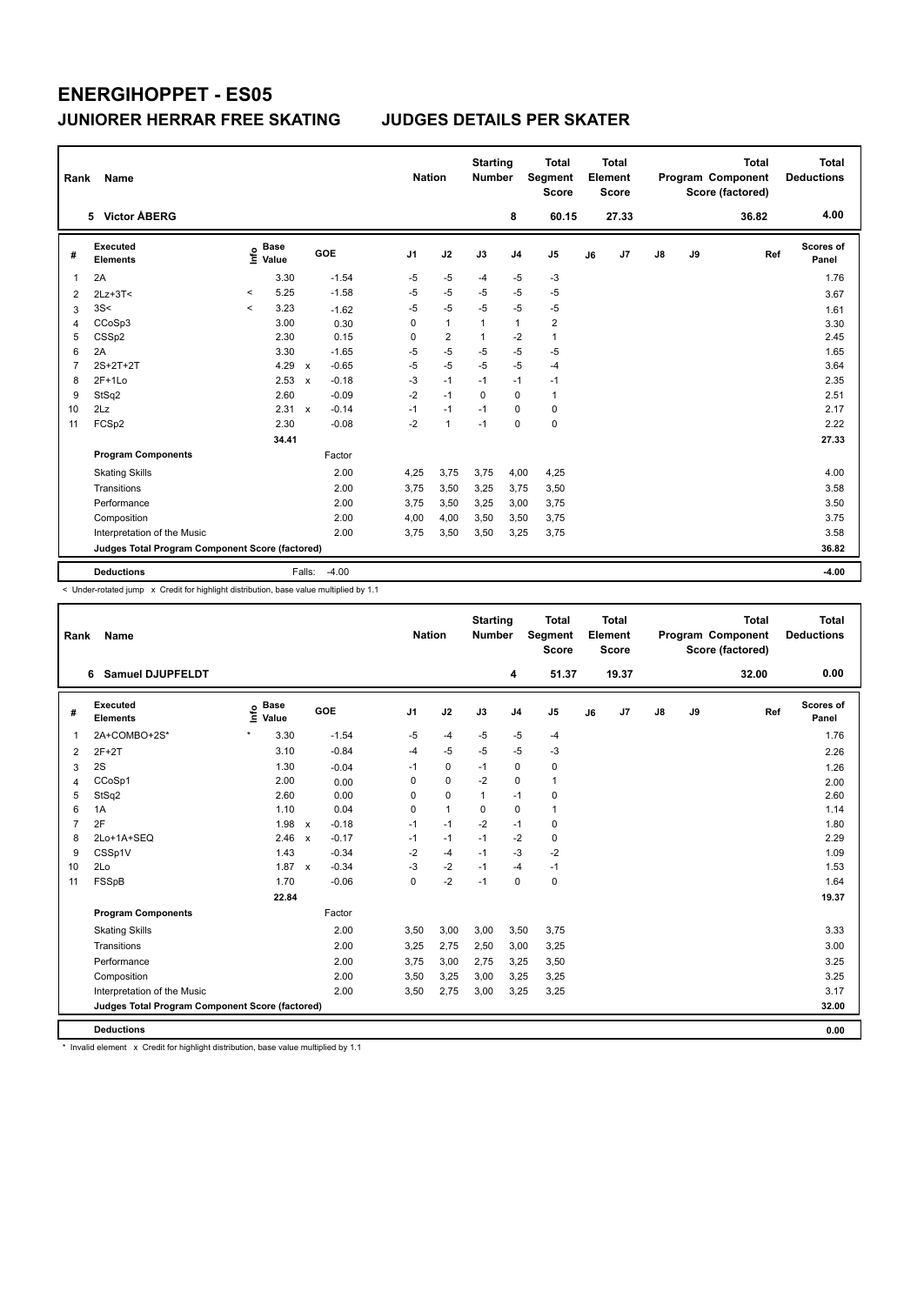| Rank           | Name                                            |         |                      |              |         | <b>Nation</b>  |             | <b>Starting</b><br><b>Number</b> |                | <b>Total</b><br>Segment<br>Score |    | <b>Total</b><br>Element<br><b>Score</b> |               |    | <b>Total</b><br>Program Component<br>Score (factored) | <b>Total</b><br><b>Deductions</b> |
|----------------|-------------------------------------------------|---------|----------------------|--------------|---------|----------------|-------------|----------------------------------|----------------|----------------------------------|----|-----------------------------------------|---------------|----|-------------------------------------------------------|-----------------------------------|
|                | <b>Sebastian SEVERINUS</b><br>7                 |         |                      |              |         |                |             |                                  | 1              | 50.81                            |    | 21.81                                   |               |    | 30.00                                                 | 1.00                              |
| #              | Executed<br><b>Elements</b>                     | ١nf٥    | <b>Base</b><br>Value |              | GOE     | J <sub>1</sub> | J2          | J3                               | J <sub>4</sub> | J5                               | J6 | J7                                      | $\mathsf{J}8$ | J9 | Ref                                                   | Scores of<br>Panel                |
| 1              | 3S<                                             | $\,<\,$ | 3.23                 |              | $-1.62$ | $-5$           | $-5$        | $-5$                             | $-5$           | -5                               |    |                                         |               |    |                                                       | 1.61                              |
| 2              | 2A                                              |         | 3.30                 |              | $-0.88$ | $-3$           | $-3$        | $-2$                             | $-4$           | $-2$                             |    |                                         |               |    |                                                       | 2.42                              |
| 3              | FCSp1                                           |         | 1.90                 |              | $-0.38$ | $-2$           | $-2$        | $-2$                             | $-4$           | $-1$                             |    |                                         |               |    |                                                       | 1.52                              |
| 4              | StSq2                                           |         | 2.60                 |              | $-0.52$ | $-2$           | $-2$        | $-1$                             | $-2$           | $-2$                             |    |                                         |               |    |                                                       | 2.08                              |
| 5              | 2S                                              |         | 1.30                 |              | 0.00    | 0              | $\mathbf 0$ | $-1$                             | $\mathbf 0$    | $\pmb{0}$                        |    |                                         |               |    |                                                       | 1.30                              |
| 6              | 2A                                              |         | 3.30                 |              | $-0.22$ | $-1$           | $-1$        | $-1$                             | 0              | 0                                |    |                                         |               |    |                                                       | 3.08                              |
| $\overline{7}$ | $2F+2T$                                         |         | 3.41                 | $\mathsf{x}$ | $-0.48$ | $-4$           | $-3$        | $-1$                             | $-3$           | $-2$                             |    |                                         |               |    |                                                       | 2.93                              |
| 8              | 2Lo+1Eu+2F<                                     | $\prec$ | 3.91                 | $\mathsf{x}$ | $-0.57$ | $-3$           | $-4$        | $-3$                             | $-4$           | $-3$                             |    |                                         |               |    |                                                       | 3.34                              |
| 9              | 2Lo                                             |         | 1.87                 | $\mathsf{x}$ | $-0.17$ | $-1$           | $-2$        | $-1$                             | $-1$           | $-1$                             |    |                                         |               |    |                                                       | 1.70                              |
| 10             | CSSpBV                                          |         | 1.20                 |              | $-0.52$ | -4             | $-5$        | -3                               | -5             | $-4$                             |    |                                         |               |    |                                                       | 0.68                              |
| 11             | CCoSp1V                                         |         | 1.50                 |              | $-0.35$ | $-2$           | $-4$        | $-2$                             | $-3$           | $-2$                             |    |                                         |               |    |                                                       | 1.15                              |
|                |                                                 |         | 27.52                |              |         |                |             |                                  |                |                                  |    |                                         |               |    |                                                       | 21.81                             |
|                | <b>Program Components</b>                       |         |                      |              | Factor  |                |             |                                  |                |                                  |    |                                         |               |    |                                                       |                                   |
|                | <b>Skating Skills</b>                           |         |                      |              | 2.00    | 3,25           | 2,50        | 3,25                             | 3,25           | 3,50                             |    |                                         |               |    |                                                       | 3.25                              |
|                | Transitions                                     |         |                      |              | 2.00    | 3,00           | 2,50        | 2,75                             | 2,50           | 2,75                             |    |                                         |               |    |                                                       | 2.67                              |
|                | Performance                                     |         |                      |              | 2.00    | 3,25           | 2,75        | 3,25                             | 3,00           | 3,00                             |    |                                         |               |    |                                                       | 3.08                              |
|                | Composition                                     |         |                      |              | 2.00    | 3,50           | 2,50        | 3,25                             | 2,75           | 3,25                             |    |                                         |               |    |                                                       | 3.08                              |
|                | Interpretation of the Music                     |         |                      |              | 2.00    | 3,50           | 2,50        | 3,00                             | 2,75           | 3,00                             |    |                                         |               |    |                                                       | 2.92                              |
|                | Judges Total Program Component Score (factored) |         |                      |              |         |                |             |                                  |                |                                  |    |                                         |               |    |                                                       | 30.00                             |
|                | <b>Deductions</b>                               |         |                      | Falls:       | $-1.00$ |                |             |                                  |                |                                  |    |                                         |               |    |                                                       | $-1.00$                           |

< Under-rotated jump x Credit for highlight distribution, base value multiplied by 1.1

| Rank           | Name                                            |         |                      |              |         | <b>Nation</b>  |             | <b>Starting</b><br><b>Number</b> |                | <b>Total</b><br><b>Segment</b><br><b>Score</b> |    | <b>Total</b><br>Element<br><b>Score</b> |               |    | <b>Total</b><br>Program Component<br>Score (factored) | <b>Total</b><br><b>Deductions</b> |
|----------------|-------------------------------------------------|---------|----------------------|--------------|---------|----------------|-------------|----------------------------------|----------------|------------------------------------------------|----|-----------------------------------------|---------------|----|-------------------------------------------------------|-----------------------------------|
|                | <b>Rickard OLSSON</b><br>8                      |         |                      |              |         |                |             |                                  | $\mathbf{2}$   | 47.29                                          |    | 19.15                                   |               |    | 30.14                                                 | 2.00                              |
| #              | Executed<br><b>Elements</b>                     | lnfo    | <b>Base</b><br>Value |              | GOE     | J <sub>1</sub> | J2          | J3                               | J <sub>4</sub> | J <sub>5</sub>                                 | J6 | J7                                      | $\mathsf{J}8$ | J9 | Ref                                                   | <b>Scores of</b><br>Panel         |
| 1              | 2Lz                                             |         | 2.10                 |              | $-1.05$ | $-5$           | $-5$        | $-5$                             | $-5$           | $-5$                                           |    |                                         |               |    |                                                       | 1.05                              |
| $\overline{2}$ | 2Lo                                             |         | 1.70                 |              | 0.00    | 0              | $\mathbf 0$ | 0                                | $\mathbf 0$    | 0                                              |    |                                         |               |    |                                                       | 1.70                              |
| 3              | 2Lz                                             |         | 2.10                 |              | 0.14    |                | $\pmb{0}$   | $\mathbf 0$                      | $\mathbf{1}$   | $\mathbf{1}$                                   |    |                                         |               |    |                                                       | 2.24                              |
| 4              | 2F                                              | т       | 1.80                 |              | $-0.84$ | $-5$           | $-5$        | $-4$                             | $-5$           | $-4$                                           |    |                                         |               |    |                                                       | 0.96                              |
| 5              | FCSp2                                           |         | 2.30                 |              | $-0.08$ | 0              | $-1$        | $-2$                             | $\mathbf 0$    | 0                                              |    |                                         |               |    |                                                       | 2.22                              |
| 6              | StSq1                                           |         | 1.80                 |              | $-0.06$ | 0              | $-1$        | $\mathbf{1}$                     | $-1$           | 0                                              |    |                                         |               |    |                                                       | 1.74                              |
| $\overline{7}$ | $2Lo+1T$                                        |         | 2.31                 | $\mathsf{x}$ | $-0.34$ | $-2$           | $-2$        | $-2$                             | $-2$           | $-2$                                           |    |                                         |               |    |                                                       | 1.97                              |
| 8              | 2S                                              |         | 1.43                 | $\mathsf{x}$ | $-0.65$ | $-5$           | $-5$        | $-5$                             | $-5$           | $-5$                                           |    |                                         |               |    |                                                       | 0.78                              |
| 9              | SSp2                                            |         | 1.60                 |              | $-0.21$ | $-1$           | $\mathbf 0$ | $-2$                             | $-3$           | $-1$                                           |    |                                         |               |    |                                                       | 1.39                              |
| 10             | 1A+1Eu<+2S                                      | $\prec$ | 3.06                 | $\mathbf{x}$ | $-0.56$ | $-5$           | $-4$        | $-2$                             | $-5$           | $-4$                                           |    |                                         |               |    |                                                       | 2.50                              |
| 11             | CCoSp3                                          |         | 3.00                 |              | $-0.40$ | $-3$           | $-2$        | $-1$                             | $\mathbf 0$    | $-1$                                           |    |                                         |               |    |                                                       | 2.60                              |
|                |                                                 |         | 23.20                |              |         |                |             |                                  |                |                                                |    |                                         |               |    |                                                       | 19.15                             |
|                | <b>Program Components</b>                       |         |                      |              | Factor  |                |             |                                  |                |                                                |    |                                         |               |    |                                                       |                                   |
|                | <b>Skating Skills</b>                           |         |                      |              | 2.00    | 3,75           | 2,75        | 3,00                             | 3,25           | 3,50                                           |    |                                         |               |    |                                                       | 3.25                              |
|                | Transitions                                     |         |                      |              | 2.00    | 3,50           | 2,75        | 2,75                             | 2,75           | 3,00                                           |    |                                         |               |    |                                                       | 2.83                              |
|                | Performance                                     |         |                      |              | 2.00    | 3,50           | 3,25        | 2,75                             | 2,75           | 3,25                                           |    |                                         |               |    |                                                       | 3.08                              |
|                | Composition                                     |         |                      |              | 2.00    | 3,75           | 2,75        | 3,00                             | 3,00           | 3,25                                           |    |                                         |               |    |                                                       | 3.08                              |
|                | Interpretation of the Music                     |         |                      |              | 2.00    | 3,50           | 2,75        | 2,75                             | 2,50           | 3,00                                           |    |                                         |               |    |                                                       | 2.83                              |
|                | Judges Total Program Component Score (factored) |         |                      |              |         |                |             |                                  |                |                                                |    |                                         |               |    |                                                       | 30.14                             |
|                | <b>Deductions</b>                               |         |                      | Falls:       | $-2.00$ |                |             |                                  |                |                                                |    |                                         |               |    |                                                       | $-2.00$                           |

< Under-rotated jump x Credit for highlight distribution, base value multiplied by 1.1 ! Not clear edge